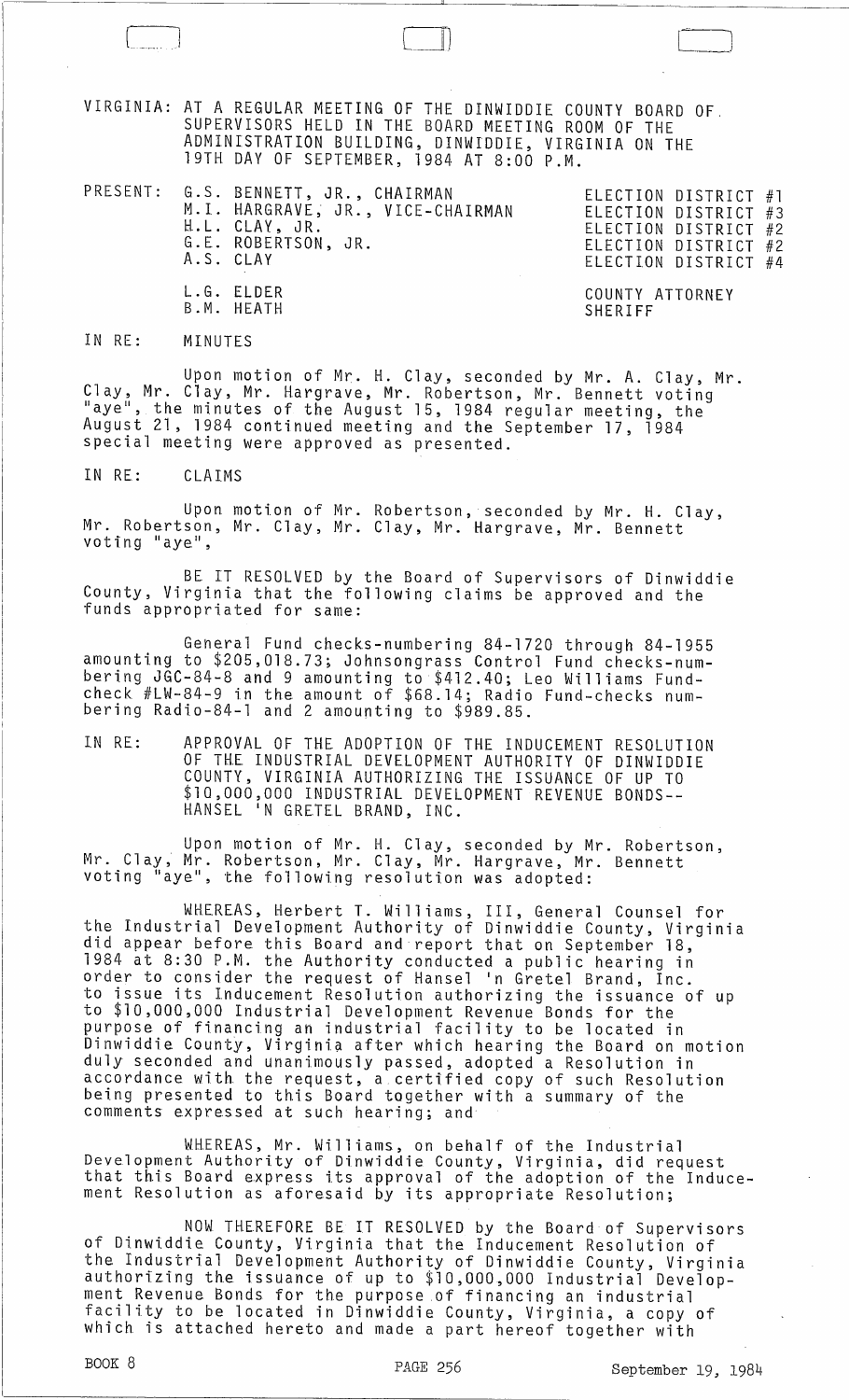summary of the comments expressed at such hearing, be and the same is hereby approved in order to provide the necessary financing for the industrial facility on behalf of Hansel In Gretel Brand, Inc. as aforesaid.

IN RE: APPROVAL OF THE ADOPTION OF THE INDUCEMENT RESOLUTION OF THE INDUSTRIAL DEVELOPMENT AUTHORITY OF DINWIDDIE COUNTY, VIRGINIA AUTHORIZING THE ISSUANCE OF UP TO \$850,000 INDUSTRIAL DEVELOPMENT REVENUE BONDS-- CCP MANUFACTURING CORPORATION

Upon motion of Mr. H. Clay, seconded by Mr. Robertson, Mr. Clay, Mr. Robertson, Mr. Clay, Mr. Hargrave, Mr. Bennett voting "aye", the following resolution was adopted:

WHEREAS, Herbert T. Williams, III, General Counsel for the Industrial Development Authority of Dinwiddie County, Virginia did appear before this Board and report that on September 18, 1984 at 8:00 P.M. the Authority conducted a public hearing in order to consider the request of CCP Manufacturing Corporation to issue its Inducement Resolution authorizing the issuance of up to \$850,000, Industrial Development Revenue Bonds for the purpose of financing an industrial facility to be located in Dinwiddie County, Virginia, after which hearing the Board on motion duly seconded and unanimously passed, adopted a Resolution in accordance with the request, a certified copy of such Resolution being presented to this Board together with a summary of the comments expressed at such hearing; and

WHEREAS, Mr. Williams, on behalf of the Industrial Development Authority of Dinwiddie County, Virginia, did request that this Board express its approval of the adoption of the Inducement Resolution as aforesaid by its appropriate Resolution;

NOW THEREFORE BE IT RESOLVED by the Board of Supervisors of Dinwiddie County, Virginia that the Inducement Resolution of the Industrial Development Authority of Dinwiddie County, Virginia authorizing the issuance of up to \$850,000, Industrial Development Revenue Bonds for the purpose of financing an industrial facility to be located in Dinwiddie County, Virginia, a copy of which is attached hereto and made a part hereof together with summary of the comments expressed at such hearing, be and the same is hereby approved in order to provide the necessary financing for the industrial facility on behalf of CCP Manufacturing Corporation as aforesaid.

IN RE: COMMISSIONER OF REVENUE

Mr. W.E. Bolte presented the following reports:

1. Comparative Report of 1983 and 1984 Assessments on Personal Property, Machinery & Tools, Farm Machinery, Heavy Construction Machinery and Mobile Homes.

2. Comparative Report of 1983 and 1984 Assessments on Real Estate.

3. Comparative Report of Applications for Real Estate and Personal Property - Exemption for Certain Elderly and Totally and Permanently Disabled Persons.

4. Comparative Report - 1983 & 1984 - Public Service Corporations Assessed by the State Corporation Commission.

for 1984. 5. Summary of Tax Exempt and Tax Immune Real Property

IN RE: TREASURER

والمنتبذ

Mr. W.E. Jones presented his report for the month of August, 1984.

> $\bar{\rho}_{\rm{max}} = \bar{\rho}_{\rm{max}}$ L.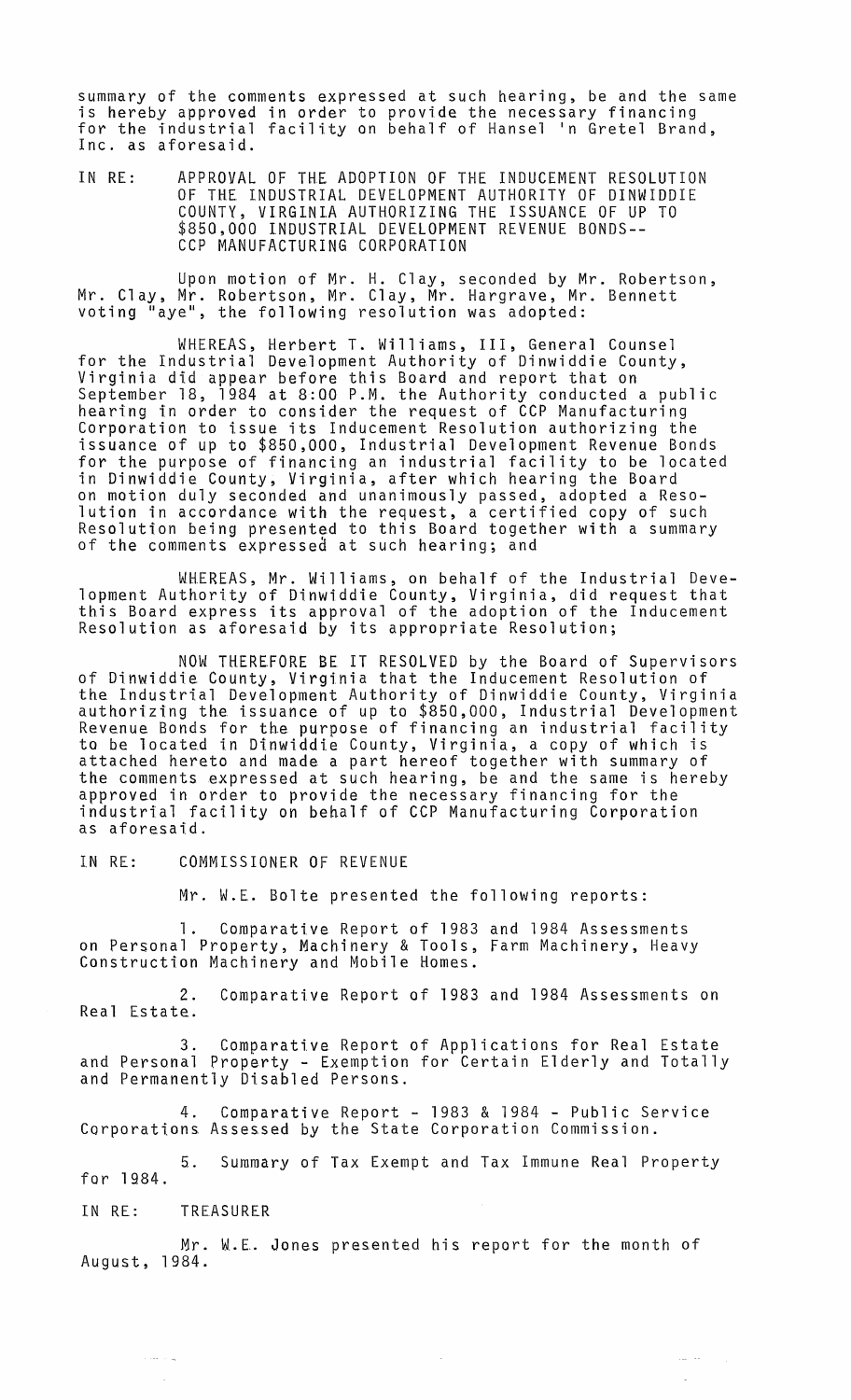## IN RE: BUILDING INSPECTOR

Mr. J.L. Blaha was not present but his report for the month of August, 1984 was. read.

Lll

IN RE: ANIMAL WARDEN

Mr. L.A. Brooks, Jr. presented his report for the month of August, 1984.

IN RE: JEAN MILLS--DOG COMPLAINTS

Mrs. Jean Mills of Rt. 613 appeared before the Board to discuss the problems she is still having with a stray dog in her neighborhood.

The County Administrator had responded by letter to Mrs. Mills' inquiry as to why the tranquilizer gun was not being<br>used by the Animal Warden.

Mrs. Mills stated the dog has been around her home since last November and no one has been able to catch it. She further stated that the trap has been set but the dog will not go in it. She feels the Animal Warden needs better equipment and more manpower. She added that the County is losing revenue because of the dogs running loose with no tags. She stated they can't shoot the dog or catch him so she wanted to know what the Board is going to do.

Mr. Hargrave stated that the Board asked Mr. Brooks at the last meeting if he needed a new trap and he said he did not. Mr. Brooks stated he just finished fixing two cages and raising the doors.

Mrs. Mills stated the dog will not go in the trap. She also cited the case of Mrs. Sandra Grissom who called the Sheriff's office on a dog bite on Saturday evening and the Animal Warden didn1t pick the dog up until Tuesday. The County Administrator stated the Animal Warden was in the hospital and the Assistant was working shift work. Mrs. Mills asked the Board what they intended to do.

Mr. Robertson stated he felt the Board had been very sympathetic at the July meeting when Mrs. Mills first appeared and had asked Mr. Brooks if he needed any new equipment. He then asked what could be done to solve the problem as soon as possible. He felt additional help would have to be discussed at budget time.

Mr. Brooks stated he made a net and was going to try baiting it to catch him. He hoped that would do the job.

The County Administrator stated a great deal of time had been spent in Mrs. Mills' area especially by the Assistant Animal Warden. He added that when the traps are checked, the bait is gone. The Animal Wardens have sat in the area to catch this dog. However, they feel the dog has become a neighborhood pet. Possibly, the people in the area are interruping the capture efforts. He advised the Board that the Assistant Animal Warden works shift work but has been instructed to concentrate his effort there. He stated he would not promise the Board anything but hoped to have some results by the first meeting in October.

Mrs. Mills asked why Dinwiddie County's Animal Warden is the only one not attending the seminar sponsored by the SPCA. The County Administrator stated the Assistant is working shift work and the Animal Warden is checking six traps a day plus catching his calls. Hopefully, his schedule ·can be arranged so he can attend one being held in Blacksburg.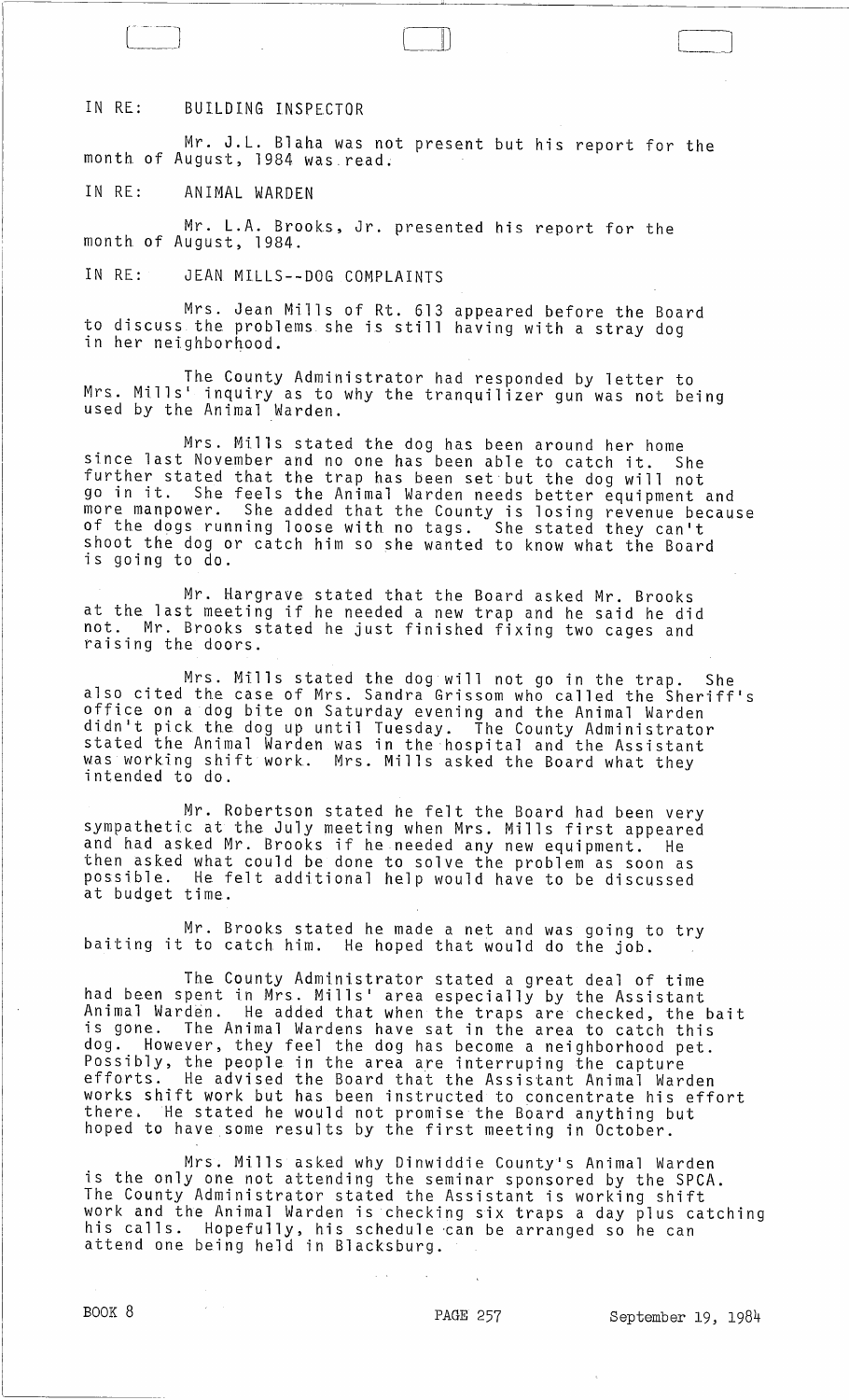Mr. Hargrave stated the County would like to have the list of people from Mrs. Mills who have not purchased licenses. Mrs. Mills stated she has to live in that neighborhood. She wants<br>the other residents to adhere to the same laws she does. She the other residents to adhere to the same laws she does. feels the Animal Warden needs more help to enforce the laws.

The Chairman stated the Animal Warden and County Administrator would work towards solving Mrs. Mills' problem, and the Animal Warden was instructed to make a concerted effort to check licenses in Mrs. Mills' area.

## IN RE: HYDROELECTRIC PLANT--VEPCO CANAL

Mr. W.C. Scheid, Director of Planning, appeared before the Board to update them on a request by Locks Development Corporation to establish a hydroelectric power plant on the Vepco Canal. He stated that he presented the request at a previous meeting and the Board took no action pending review by the various technical review agencies involved. The plant will be located in the City of Petersburg.

He continued by stating that the proposal has been reviewed by many state and federal agencies, in regard to the project's impact on various environmental and ecological systems. He enclosed a list of these agencies with the Board's material.

After reviewing the agency reports, he stated it appears that the proposal is acceptable.

Mr. H. Clay asked if any modifications would have to be made to the dam. Mr. Scheid stated none were mentioned.

Mr. Hargrave asked about the water taken out and who would have control of that. Mr. Scheid stated that it will be metered at the inflow and the water taken out will be coordinated with the time that the ARWA releases water over the Brasfield Dam.

Mr. Hargrave stated he felt the Board should take no position. Mr. H. Clay agreed because the plant will be located in Petersburg.

Mr. Robertson asked if the County would be kept up-to-date on the progress. Mr. Scheid stated he would request to be kept on the mailing list.

## IN RE: RECODIFICATION OF COUNTY CODE--ZONING ORDINANCE

Mr. W.C. Scheid, Director of Planning, advised the Board that the County was presently contracted with a company for the recodification of the County code. A large section to be updated is the zoning ordinance. In order to include the zoning ordinance in this process, the company will need the material in the next 3 to 4 months. He added that the revised ordinance has not been reviewed in 4 years and a considerable amount of work needs to be done by the Planning Commission to get it to the Board of Supervisors in time for review. Mr. Scheid stated the Planning Commission was willing to do so if the Board of Supervisors wants to work within that time frame. The revised ordinance is approximately 90 pages and Mr. Scheid felt the Planning Commission could do their work in 2 months. Mr. Bennett stated the Planning Commission would appoint 3 people to work on it if the Board was in favor of proceeding with the zoning ordinance for this recodification.

Mr. H. Clay stated that he felt this was the approximate time. Mr. A. Clay wanted to know if the recodification could be delayed to give them more time.

 $\omega_{\rm c} = \omega_{\rm c}$ 

Mr. Hargrave stated he would like to have a summary of the changes or either the changes highlighted so the members would not have to read the entire document. Mr. Scheid stated he could underline them.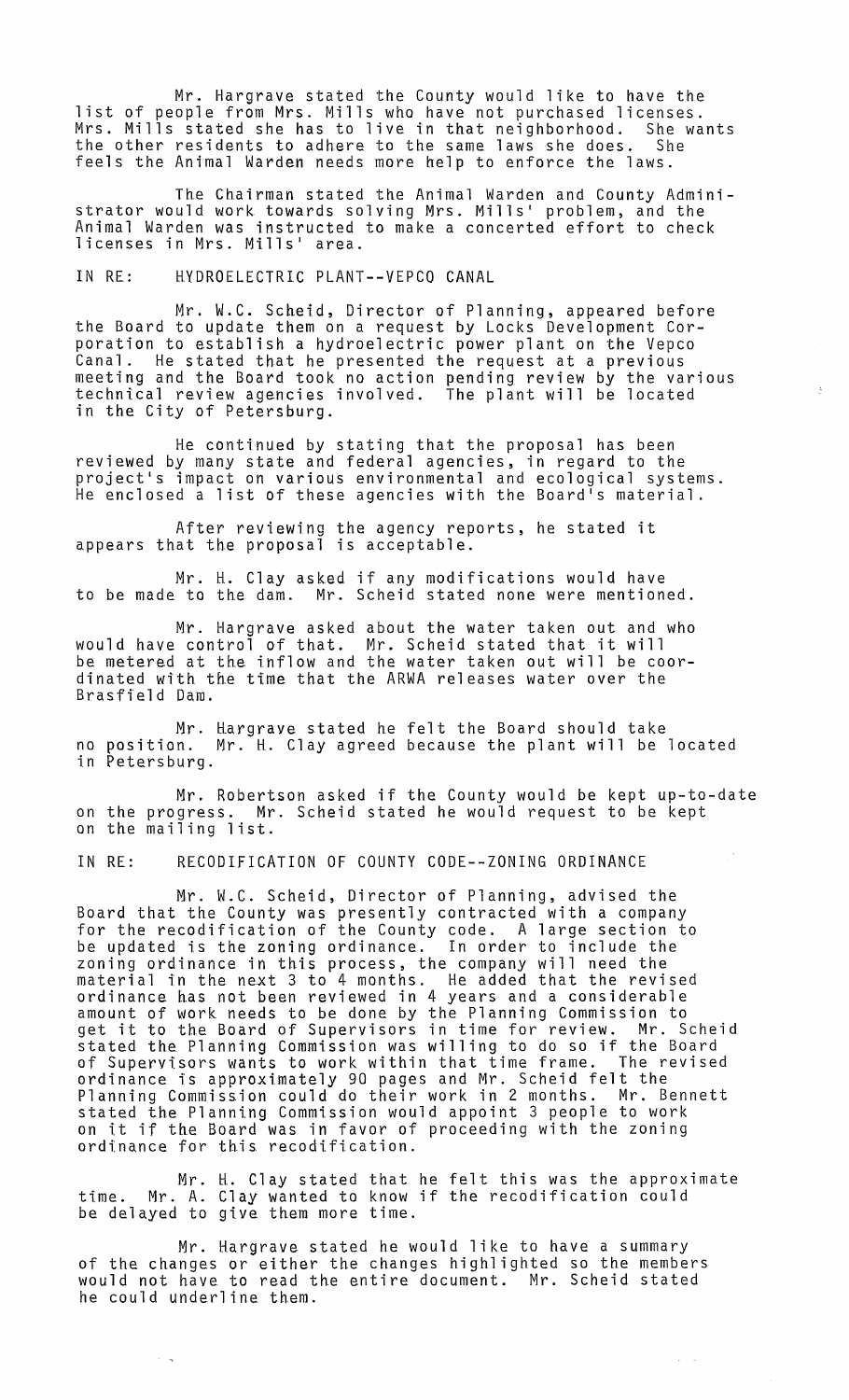Mr; H. Clay asked how long the Planning Commission would take. Mr. Scheid stated he felt it would be approximately 2 months. The County Administrator stated he would suggest the Board try to get the zoning ordinance in this recodification process.

 $\Box$ 

The County Attorney advised the Board that if they waited too long, the State Code would change again. He was concerned about how long the Planning Commission would take. He felt the company should proceed with the recodification and let everyone try to meet the date.

Mr. Bennett asked how long before the company would need the ordinance. Mr. Scheid indicated within the next four  $months$ .  $\ldots$  ;

Mr. Hargrave moved that the recodification process: move forward and that:the Planning Commission and Board work towards meeting the time frame given.

Mr. A. Clay seconded the motion. Mr. Hargrave, Mr. Clay, Mr. Clay, Mr. Robertson, Mr. Bennett voted "aye".  $\mathcal{I}^{\mathcal{I}}(\mathcal{X})$  . IN RE: DIRECTOR OF SOCIAL SERVICES

Mrs. King B. Talley highlighted a copy of the Long-Term Care Plan for 1984-85 and distributed a 'copy 'of a Handbook for Senior Citizens.

IN RE: ROUTE 672 BRIDGE--RAILROAD PARTICIPATION

Upon motion of Mr. H. Clay, seconded by Mr. Robertson, Mr. Clay, MY,; Robertson, Mr. Clay, Mr. Hargrave, Mr. Bennett voting "aye", the following resolution was adopted:

WHEREAS, for a number of years, because of a deteriorating condition, there has been a need to replace the State Route 672 bridge over the Norfolk & Western railroad tracks;

follows: WHEREAS, the estimated cost of this bridge is as .<br>. '

 $\mathcal{L}^{\mathcal{L}}$ 

| Total Replacement Cost<br><b>Contract Manager</b>                  |                 | \$750,000 |
|--------------------------------------------------------------------|-----------------|-----------|
| Normal railroad participation<br>Railroad Cost for Additional Ver- | 10 <sup>%</sup> | 75,000    |
| tical & Horizontal Clearances                                      | 1 1 %           | 82,500    |

 $\mathcal{O}(\mathcal{O}(\log n))$ 

Total 'Railroad Participation .21% \$157,500; and

WHEREAS, the federal funds received by the County to finance its portion of the construction cost must be expended in the next two fiscal years; and

WHEREAS, the replacement bridge would provide the following benefits to the railroad:

It is a set of the set of the set of the set of the set of the set of the set of the set of the set of the set of the set of the set of the set of the set of the set of the set of the set of the set of the set of the set 1. End of burdensome maintenance responsibilities.<br>2. Improved horizontal and vertical clearances.

2. Improved horizontal and vertical clearances.<br>3. Reduction of insurance and/or liability cost

Reduction of insurance and/or liability costs; and

WHEREAS, the following improvements would accrue to the County:

1. Improved safety to the walking and travelling public.<br>2: Improved highway capacity;

NOW THEREFORE BE IT RESOLVED by the Board of Supervisors

BOOK 8

PAGE 258 September 19, 1984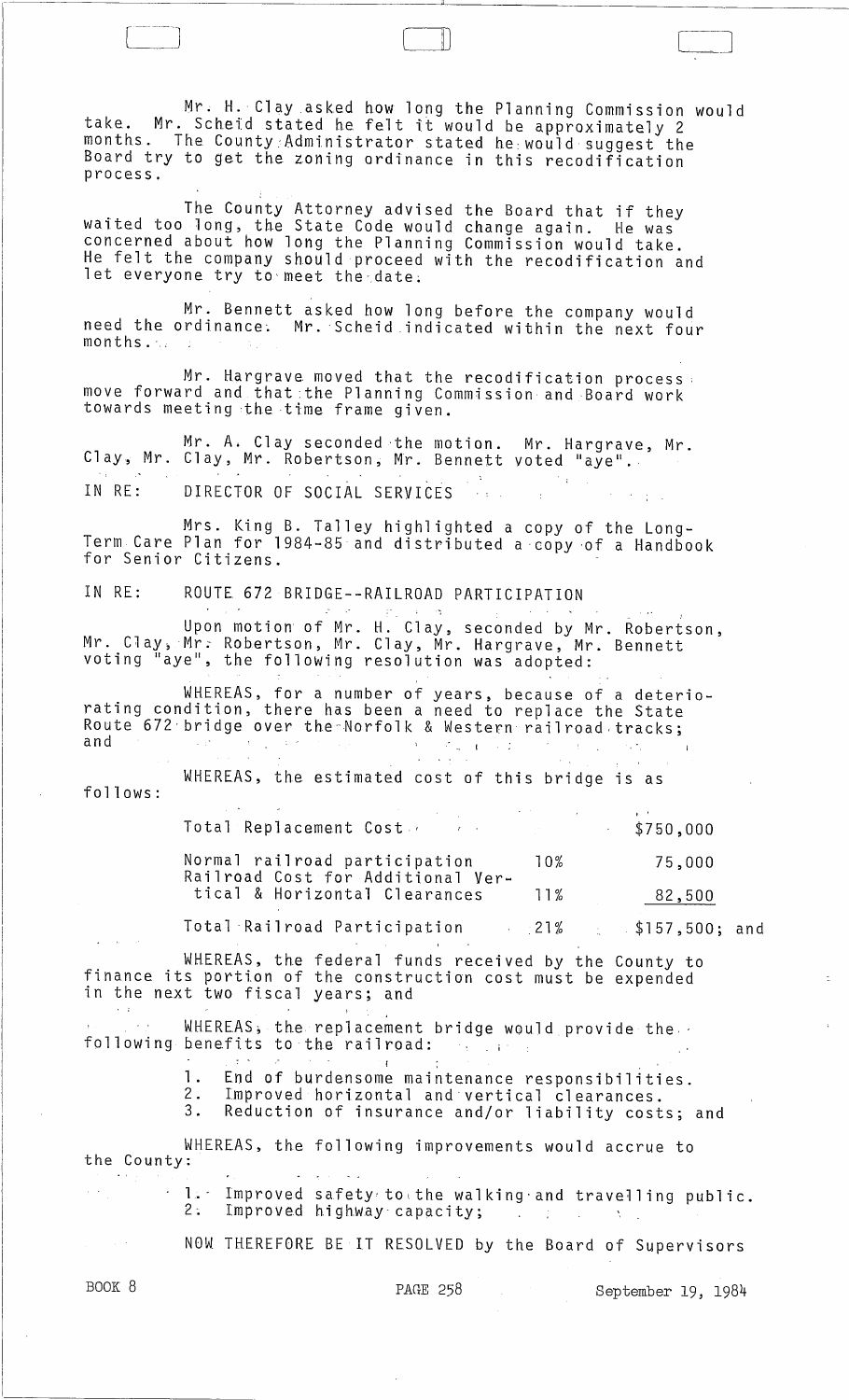of Dinwiddie County, Virginia that the Norfolk and Southern Railroad is hereby requested to participate with the County of Dinwiddie in the replacement of the State Route 672 bridge over the Norfolk and Western Railroad tracks so that the maximum utilization may be made of the federal funds assigned to said project; and

BE IT FURTHER RESOLVED by the Board of Supervisors of Dinwiddie County, Virginia that the Norfolk and Southern participation be 21% of the cost of the facility.

IN RE: VIRGINIA DEPARTMENT OF HIGHWAYS & TRANSPORTATION

Mr. Mac Neblett, Resident Engineer, VDH&T was not present due to illness.

1. Mr. Raymond McCants asked that signs be placed on Chesdin Road to alert traffic to bicycle,riders in the area. The County Administrator stated he would relay the request to the Virginia Department of Highways.

2. Mr. Hargrave stated that he wanted to alert the Va. Dept. of Highways & Transportation to several trees along U.S. #1 that were blocking site distance. He stated he would give the exact locations to, the County Administrator to be forwarded to the Va. Dept. of Highways & Transportation.

IN RE: FIRE CHIEFS ASSOCIATION

Mr. Chris Goad, Chief, Dinwiddie VFD, appeared to speak on behalf of the Fire Chief's Association. He stated that all the volunteer departments, including the Rescue Squad, are experiencing a decrease in membership and great difficulty in recruiting new members. His purpose in appearing before the Board was to request that the vehicle which a member gets a free county tag for also be exempt from personal property tax. However, county tag for also be exempt from personal property tax. However,<br>after talking with Larry Elder, Commonwealth Attorney, he found this was something they would have to pursue at the State level.

Mr. Goad stated, therefore, they were asking the Board for any ideas they might have to recruit new members. He stated that a free county tag was- not enough anymore.

Mr. H. Clay stated the Rescue Squad was experiencing the same difficulty.

Mr. Robertson asked if they had approached the civic arganizations, i.e. the Ruritan Clubs, to help with a membership drive. Mr.1 Goad stated he had talked to some of the churches.

Mr. Donald Porter, Namozine VFD, stated the same people that belong to the service groups are fire department people that belong to the service groups are life department<br>members. He stated that it is getting to the point where there is a need to put incentives out there.

Mr. Hargrave stated he felt there was a lack of familiarity and appreciation for the volunteer. He suggested an Appreciation Day or Fair for the volunteers, Mr. Robertson sug- ${\tt g}_\mathtt{e}$  they think about an Appreciation Day for next Spring.  $\,$  Mr. George Robinson suggested the fire departments put "Free County Stickers" on a sign outside their departments to get interest.

Mr. Bennett stated the Board owed the Fire Chief's Association a meeting and hoped, to do so in the next couple of months. Maybe they could come up with some ideas by then.

IN RE: RECESS

The Chairman declared a short recess at 9:52 P.M. The meeting reconvened at 10:00 P.M.

IN RE: NAMOZINE VFD--APPROVAL OF FIVE INCH SUPPLY LINE

Mr. Ronnie Erb, Namozine VFD, appeared before the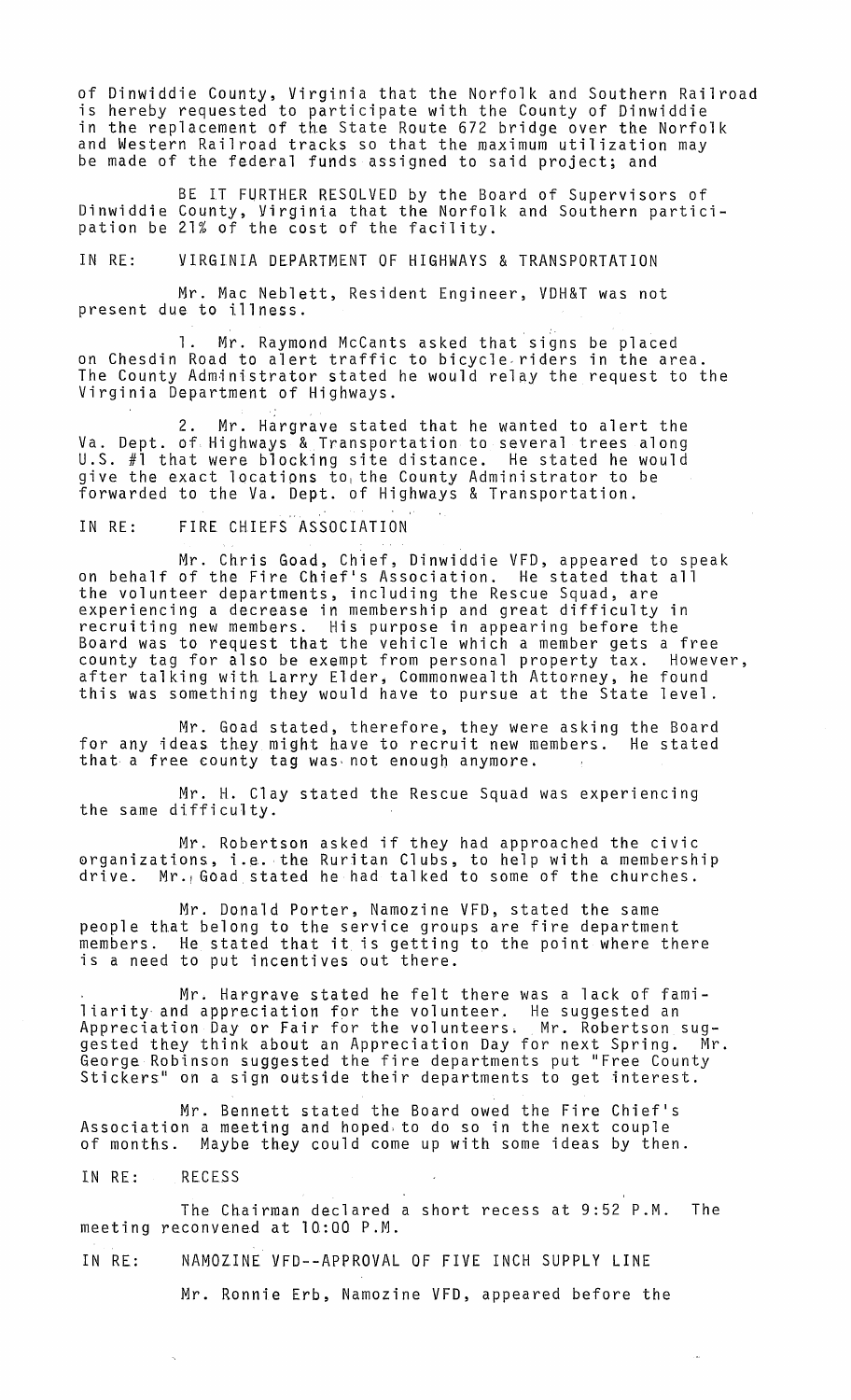Board to request authorization to purchase 2500 feet of Snaptite 5-incb. supply hose\_. They in turn will\_giv\_e Dinwiddie and Ford fire departments 1,000 feet each of their.3-inch hose. At the present time, these departments only have  $2\frac{1}{2}$ " line and are unable to assist Namozine on large fires or in using hydrants.

Mr. Erb showed a short film explaining the advantages of the 5" line. Mr. Erb elaborated on some of these:

1. Requires less pressure. 2. Requires less hose. 3. Requires less trucks. 4. Requires less manpower. 5. Less wear on trucks. 6. Safer to use.

.<br>Mr. Erb stated that 2500 feet of hose would cost \$23,000 including the necessary accessory equipment. This hose is also suitable as a potable water supply line should a water line<br>break break. . ... :- ...

Mr. Hargrave asked if there were any competing brands and if the departments were sure this is the type of hose they want. Mr. Erb stated this is the best hose being used and the most popular. They have worked on this for a long time and were sure this is the type of hose they need. *r'* ,-"" <sup>~</sup>

Mr. Hargrave asked about fitting the fire hydrants. Mr. Erb stated the hose would be adapted.<br>It is a little state of the state of the state of the state of the state of the state of the state of the stat

Upon motion of Mr. Robertson, seconded by Mr. H. Clay, Mr. Robertson, Mr. Clay, Mr. Clay, Mr. Hargrave, Mr. Bennett with the server , the Namozine VFD was authorized to purchase 2500 feet of Snaptite 5" supply hose with the necessary accessory equipment at a cost of \$23,000.

IN RE: APPOINTMENT--YOUTH & COMMUNITY SERVICES COMMISSION-- FRANK. FREUDIG

Upon motion of  $Mr.$  Clay, seconded by Mr. Hargrave, Mr. Clay, Mr. Hargrave, Mr. Clay, Mr. Robertson, Mr. Bennett voting "aye", Mr. Frank Freudig was appointed to the Youth & Community Services Commission to fill the unexpired term of Mrs. Carol Collins ending April 30, 1987.

IN RE: APPOINTMENT--TRANSPORTATION SAFETY COMMISSION--KENNY<br>TYREE TYREE  $\mathcal{L} = \{1,2,3\}$ 

Upon'motion of Mr. Hargrave~ seconded by Mr. Robertson, Mr. Hargrave, Mr. Robertson, Mr. Clay, Mr. Clay, Mr. Bennett<br>voting "aye", Mr. Kenny Tyree was appointed to the Transportation Safety Commission to fill the unexpired term of Mr. Ben Hawkins, ending December 31, 1984.

IN RE: APPOINTMENT--BOARD'OF ASSESSORS--A. MAXEY MOODY, JR.

Mr. Bennett asked that Mr. A. Maxey Moody, Jr. be appointed to the Board of Assessors.  $\mathcal{F}(\mathcal{X})$  $\sim 10^7$ 

Upon motion of Mr. H. Clay, seconded by Mr. Hargrave, Mr. Clay, Mr. Hargrave, Mr. Clay,-Mr. Robertson, Mr~ Bennett voting II aye" , Mr. Maxey Moody, Jr. was appointed to the Board of Assessors for the 1985 general reassessment.

IN RE.: REAPPOINTMENT--APPOMATTOX RIVER WATER AUTHORITY-- DARRELL RICE

Upon moti<mark>on of Mr. Robertson, seconded by Mr. H. Clay,</mark> Mr. Robertson, Mr. Clay, Mr. Clay, Mr. Hargrave, Mr. Bennett voti:ng "ayel', Dr;. J .:Darrell Rice was reappointed to· the Appomattox River Water Authority, term expiring November 21, 1988.

BOOK 8 **PAGE 259** September 19, 1984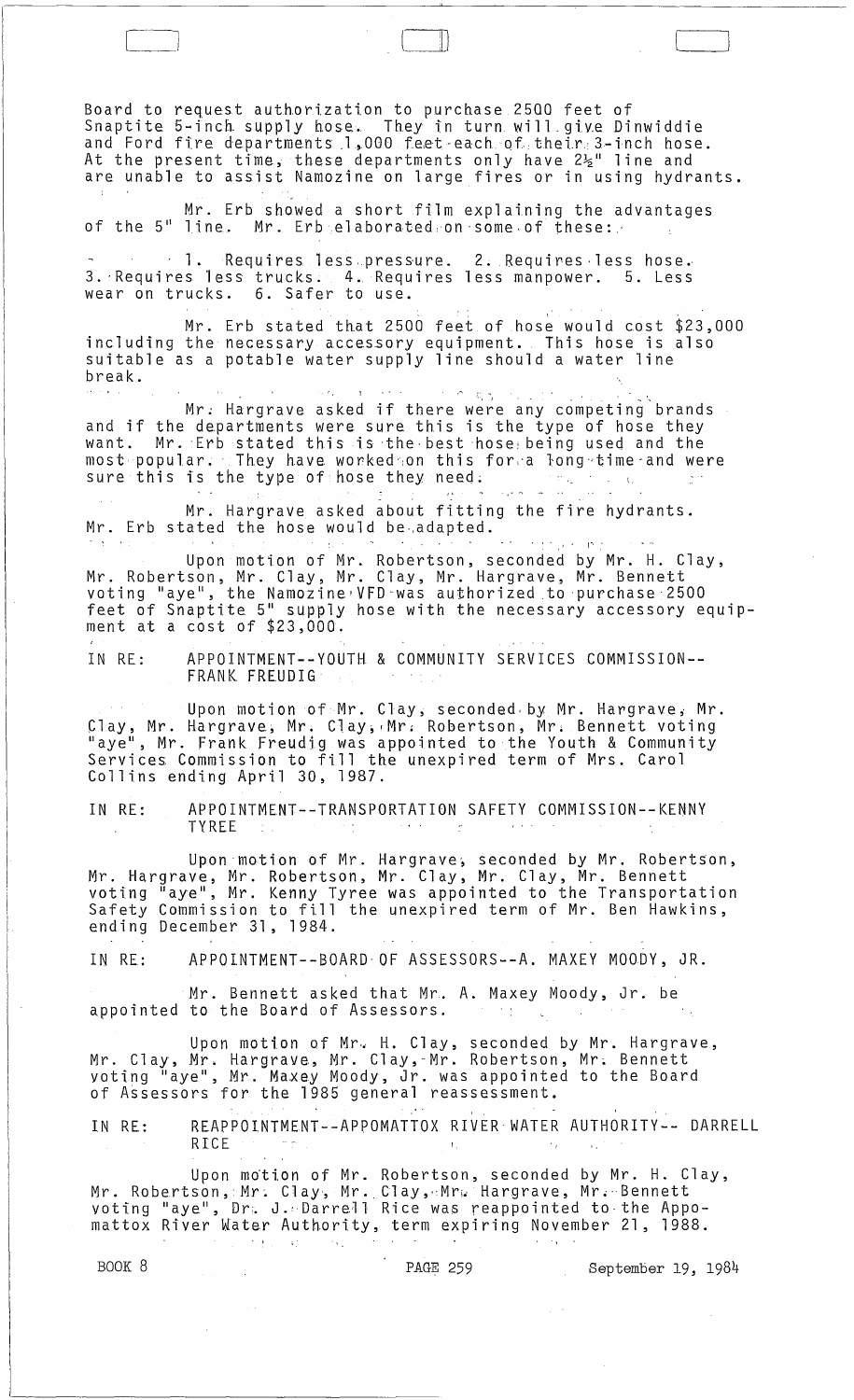IN RE: APPOINTMENT--SCHOOL BOARD--GERALDINE SPICELY

Mr. A. Clay presented a letter of resignation, effective August 1, 1984, from Mrs. Sylvia Epps, who was appointed to the School Board at the June 20, 1984 meeting.

Mr. Clay nominated Mrs. Geraldine E. Spicely to fill the unexpired term of Mrs. Epps, ending June 30, 1988.

Upon motion of Mr. A. Clay, seconded by Mr. Robertson, Mr. Clay, Mr. Robertson, Mr. Clay, Mr. Hargrave, Mr. Bennett voting "aye", Mrs. Geraldine E. Spicely was appointed to the School Board to fill the unexpired term of Mrs. Sylvia Epps, ending June 30, 1988.

IN RE: SOIL CONSERVATION SERVICE--RENEWAL OF AGREEMENT FOR SOIL SURVEY--1984-85

Upon motion of Mr. Hargrave, seconded by Mr. H. Clay, Mr. Hargrave; Mr. Clay, Mr. Clay, Mr. Robertson, Mr. Bennett voting "aye", the Chairman was authorized to sign the renewal for the Cooperative Agreement #58-33A7-0-1 with the Soil Con-Servation Service for the Dinwiddie County Soil Survey for 1984-85.

IN RE: DINWIDDIE COUNTY HISTORY--COPY OF BONNEVILLE HOME

The County Administrator presented a letter from Mr. Samuel W. Simmons stating that he is working on the history of the Pegram family and asked that he be allowed to reproduce the picture of General John Pegram's home, "Bonneville", out of the County History for inclusion in the section pertaining to him.

Upon motion of Mr. Hargrave, seconded by Mr. H. Clay, Mr. Hargrave, Mr. Clay, Mr. Clay, Mr. Robertson, Mr. Bennett voting "aye", Mr. Samuel Simmons is authorized to reproduce the picture of "Bonneville" out of the Dinwiddie County History for inclusion in the history of the Pegram family.

IN RE: RENOVATION OF COUNTY BUILDINGS--DISCUSSION OF PRO-FESSIONAL SERVICES

The County Administrator stated that he has solicited proposals for professional services for the renovations to the County buildings previously discussed. He asked that the Chairman appoint two Board members to a Selection Committee to make the final choice of a firm.

Mr. Hargrave asked if the need has changed. The County Administrator stated the scope of services may decrease on the Eastside Elementary School. Mr. Bennett stated the Committee could discuss the need for the services at that time.

Mr. Bennett appointed Mr. Hargrave and Mr. H. Clay to serve on the Selection Committee and they agreed.

IN RE: WATER AUTHORITY--AUTHORIZATION TO PURCHASE SURPLUS PROPERTY

Wendy Quesenberry, Administrative Assistant, advised the Board that the Dinwiddie County Water Authority has to get a letter of authorization from the County every time they want to purchase surplus property from the Department of Purchases and Supply. She asked that the Board adopt a resolution giving<br>blanket authorization, to be kept on file, for the Dinwiddie Co. Water Authorfty to purchase supplies when they desire, to eliminate the need for a letter from the County for every visit.

Upon motion of Mr. Hargrave, seconded by Mr. H. Clay, Mr. Hargrave, Mr. Clay, Mr. Clay, Mr. Robertson, Mr. Bennett yoting "aye",

 $\sim$   $\sim$   $\sim$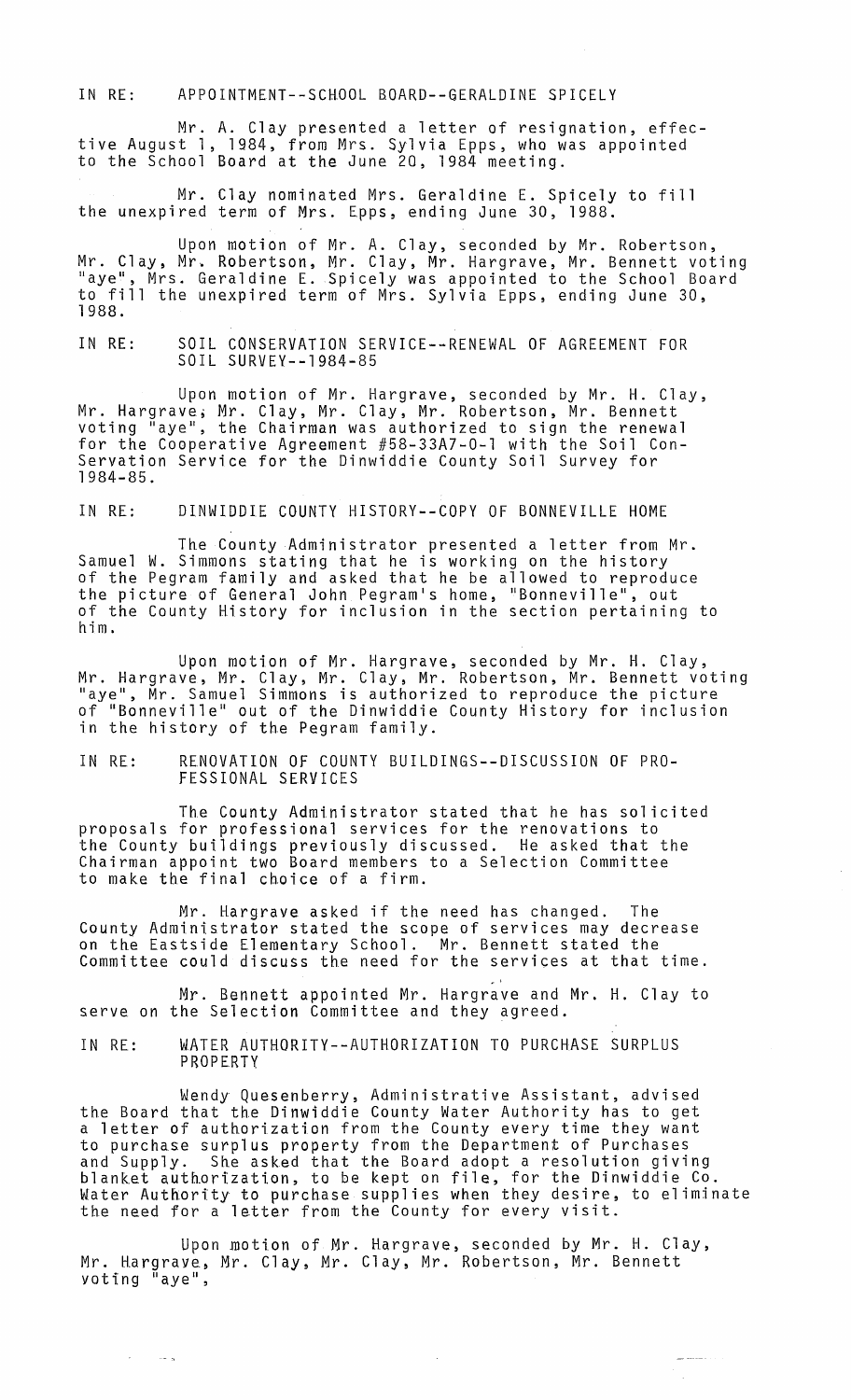BE IT RESOLVED by the Board of Supervisors of Dinwiddie County, Virginia that the Dinwiddie County Water Authority be authorized to purchase equipment from the Department of Purchases and Supply as needed.

 $\Box$ 

IN RE: BINGO & RAFFLE PERMIT--DINWIDDIE JUNIOR HIGH SCHOOL

Upon motion of Mr. H. Clay, seconded by Mr. Hargrave, Mr. Clay, Mr. Hargrave, Mr. Clay,"Mr. Robertson, Mr. Bennett voting "aye", the following resolution was adopted:

WHEREAS, the Dinwiddie Junior High School has made application to the Board of Supervisors for a Bingo & Raffle permit for the calendar year 1984; and

WHEREAS, the Dinwiddie Junior. High has paid the \$10.00 application fee and meets the requirements of the State Code<br>of Virginia: of Virginia;  $\mathcal{L}$  is the set of  $\mathcal{L}$  is the set of  $\mathcal{L}$ 

NOW THEREFORE BE IT RESOLVED by the Board of Supervisors of Dinwiddie County, Virginia that the Dinwiddie Junior High School be granted a Bingo & Raffle permit for the calendar year<br>1984.

IN RE: DINWIDDIE CORRECTIONAL UNIT--CAMP 27--DISPOSAL OF SLUDGE

The County Administrator stated that he has talked with John Makriyianis of the Department of Corrections concerning disposing of the Camp 27 Correctional Unit sludge in the Dinwiddie County Landfill. They discussed using the Camp's workforce at the Landfill as part of the cbmpensation for disposing of the sludge. He stated he would write a letter to Mr. Makriyianis<br>of the sludge. He stated he would write a letter to Mr. Makriyianis<br>stating the Board would consider an agreement when presented.

IN RE: REVIEW OF BUILDING PERMIT FEES

Mr. Hargrave stated that he felt the Board needs to review the building permit fees concerning the industrial buildings that are coming into the County and the services that the County is able to provide.

IN RE: EXECUTIVE SESSION

Upon motion of Mr. Hargrave, seconded by Mr. H. Clay, Mr. Hargrave,Mr. Clay, Mr. Clay, Mr. Robertson, Mr. Bennett voting "aye", pursuant to Sec. 2.1-344 (6) of the Virginia Freedom of Information Act, the Board moved into Executive Session at 11:04 P.M. to discuss legal matters. The meeting reconvened into Open Session at  $11:26$   $\overline{P.M.}$ 

IN RE: ADJOURNMENT

Upon mot·ion of Mr. H. Clay, seconded by Mr. Robertson, Mr. Clay, Mr. Robertson, Mr. Clay, Mr. Hargrave, Mr. Bennett voting "aye", the meeting was adjourned until  $8:00$  P.M., Tuesday, September 25, 1984.

SEPTEMBER 25, 1984 -- 8:00 P.M. -- CONTINUATION OF SEPTEMBER 19, 1984 MEETING

|  | PRESENT: G.S. BENNETT, JR., CHAIRMAN |                                      | ELECTION DISTRICT #1 |  |
|--|--------------------------------------|--------------------------------------|----------------------|--|
|  | M.I. HARGRAVE, JR., VICE-CHAIRMAN    |                                      | ELECTION DISTRICT #3 |  |
|  | H.L. CLAY, JR.                       | the control of the state and the co- | ELECTION DISTRICT #2 |  |
|  | G.E. ROBERTSON, JR.                  |                                      | ELECTION DISTRICT #2 |  |
|  | A.S. CLAY<br>and the state of the    |                                      | ELECTION DISTRICT #4 |  |

IN RE:. REVIEW OF INDUSTRIAL BROCHURE

The.Board reviewed, with Ms. Joanne Williams of Harrison and Lephoe, the progress on the industrial folder being prepared

...... :-